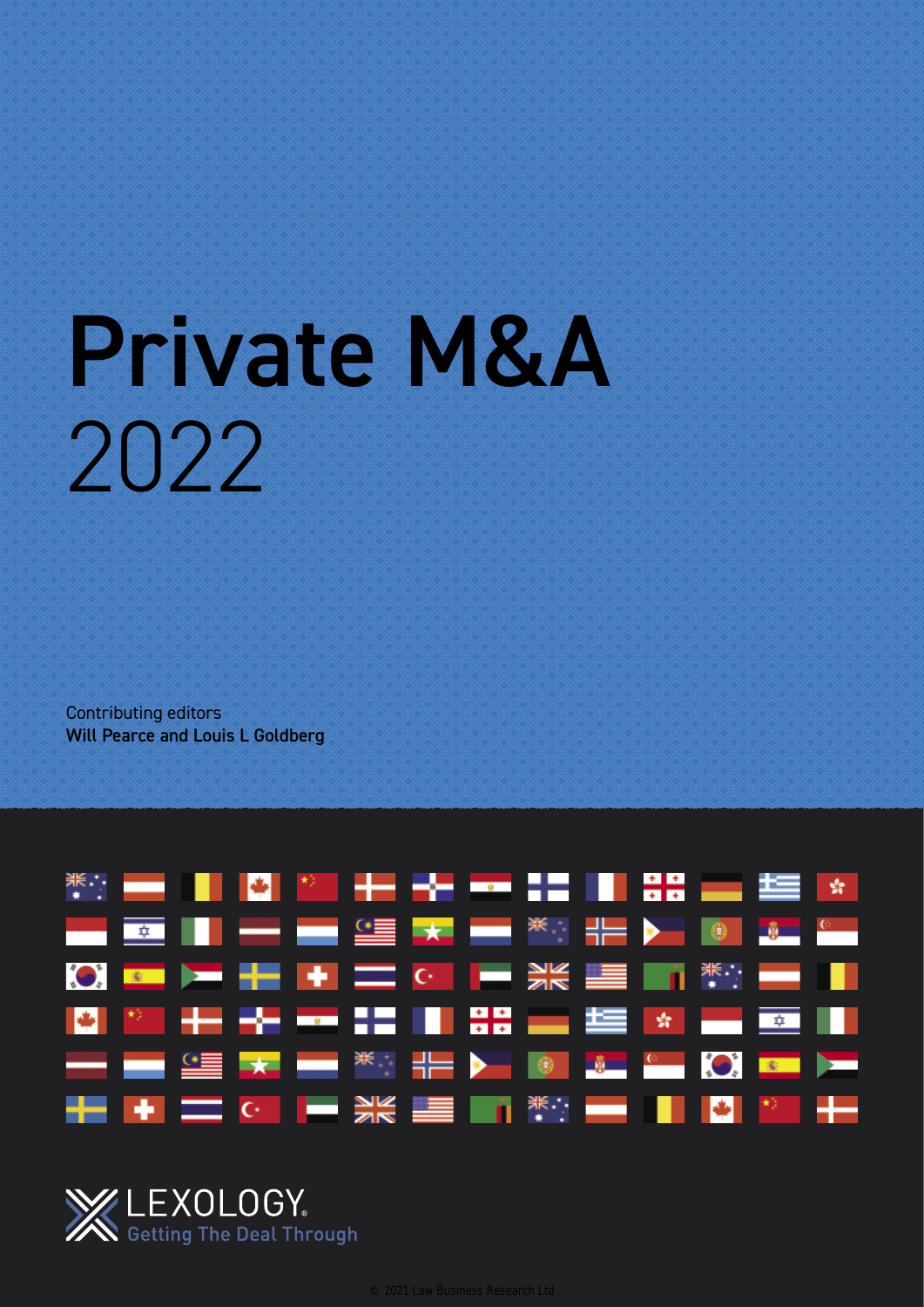#### Publisher

Tom Barnes tom.barnes@lbresearch.com

**Subscriptions** Claire Bagnall claire.bagnall@lbresearch.com

#### Head of business development Adam Sargent

adam.sargent@gettingthedealthrough.com

#### Published by

Law Business Research Ltd Meridian House, 34-35 Farringdon Street London, EC4A 4HL, UK

The information provided in this publication is general and may not apply in a specific situation. Legal advice should always be sought before taking any legal action based on the information provided. This information is not intended to create, nor does receipt of it constitute, a lawyer– client relationship. The publishers and authors accept no responsibility for any acts or omissions contained herein. The information provided was verified between August and September 2021. Be advised that this is a developing area.

© Law Business Research Ltd 2021 No photocopying without a CLA licence. First published 2017 Fifth edition ISBN 978-1-83862-702-7

Printed and distributed by Encompass Print Solutions Tel: 0844 2480 112



### **Private M&A** 2022

Contributing editors Will Pearce and Louis L Goldberg Davis Polk & Wardwell LLP

Lexology Getting The Deal Through is delighted to publish the fifth edition of *Private M&A*, which is available in print and online at www.lexology.com/gtdt.

Lexology Getting The Deal Through provides international expert analysis in key areas of law, practice and regulation for corporate counsel, cross-border legal practitioners, and company directors and officers.

Throughout this edition, and following the unique Lexology Getting The Deal Through format, the same key questions are answered by leading practitioners in each of the jurisdictions featured. Our coverage this year includes new chapters on Latvia and Spain.

Lexology Getting The Deal Through titles are published annually in print. Please ensure you are referring to the latest edition or to the online version at www.lexology.com/gtdt.

Every effort has been made to cover all matters of concern to readers. However, specific legal advice should always be sought from experienced local advisers.

Lexology Getting The Deal Through gratefully acknowledges the efforts of all the contributors to this volume, who were chosen for their recognised expertise. We also extend special thanks to the contributing editors, Will Pearce and Louis L Goldberg of Davis Polk & Wardwell LLP, for their continued assistance with this volume.



London September 2021

Reproduced with permission from Law Business Research Ltd This article was first published in September 2021 For further information please contact editorial@gettingthedealthrough.com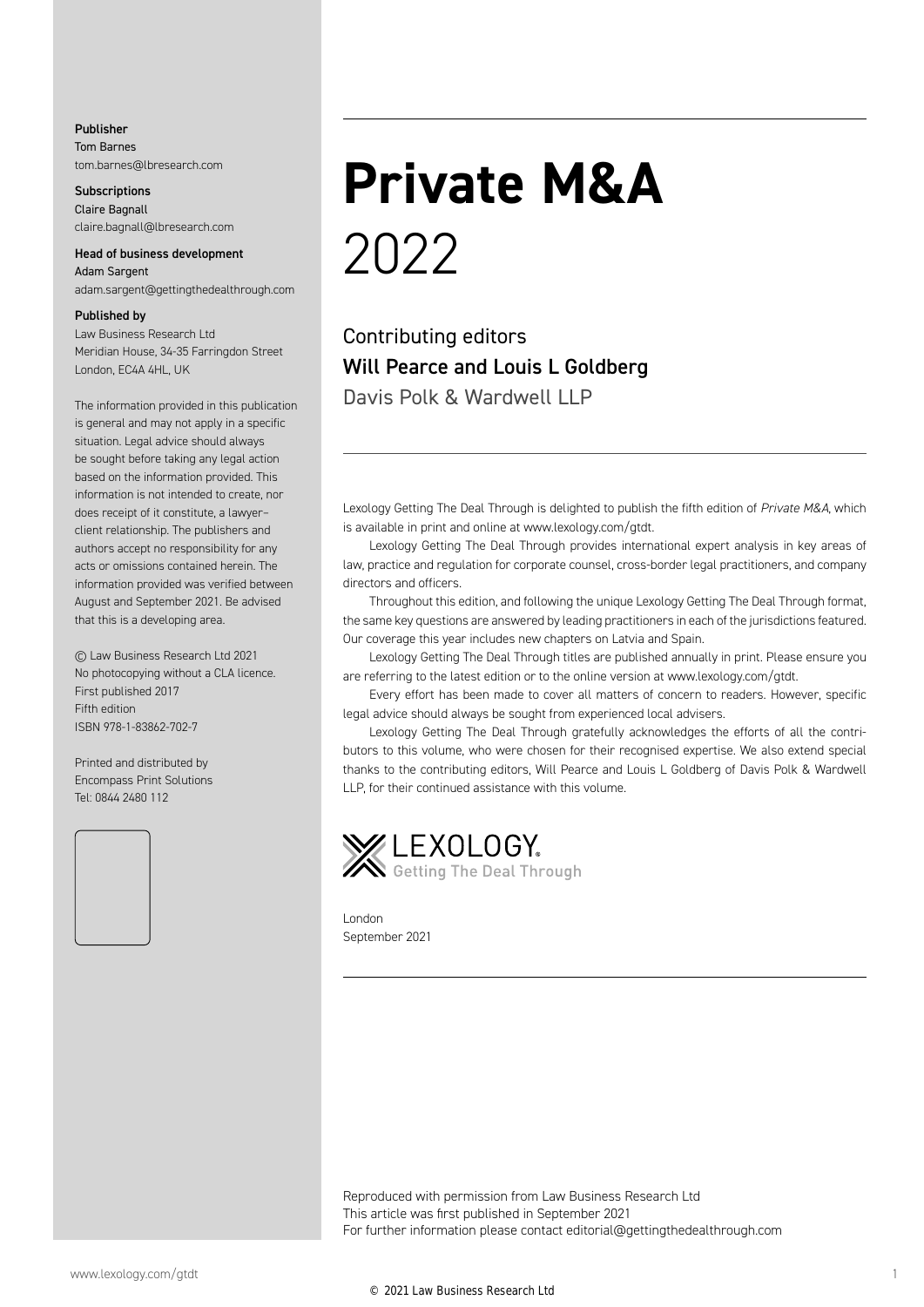## **Contents**

| <b>Comparing UK and US private M&amp;A transactions</b>                             | 5  |
|-------------------------------------------------------------------------------------|----|
| Will Pearce and William Tong                                                        |    |
| Davis Polk & Wardwell LLP                                                           |    |
| The use of completion accounts in private                                           |    |
| <b>M&amp;A transactions</b>                                                         | 10 |
| Tom Crossland and Fabian Sherwin                                                    |    |
| Deloitte                                                                            |    |
| Foreign direct investment controls in                                               |    |
| cross-border acquisitions                                                           | 14 |
| Matthew Yeowart, Léonore De Mullewie and Sara Moshfegh<br>Davis Polk & Wardwell LLP |    |
| HR, incentives and retention issues in                                              |    |
| <b>M&amp;A transactions</b>                                                         | 18 |
| <b>Matthew Emms</b>                                                                 |    |
| <b>BDO LLP</b>                                                                      |    |
| Data privacy and cybersecurity in global dealmaking                                 | 24 |
| Matthew Bacal and Pritesh Shah                                                      |    |
| Davis Polk & Wardwell LLP                                                           |    |
| Riders on a storm: signs of a hardening                                             |    |
| <b>M&amp;A insurance market?</b>                                                    | 32 |
| Piers Johansen and Dominic Rose                                                     |    |
| Aon M&A and Transaction Solutions                                                   |    |
| Australia                                                                           | 35 |
| Michael Wallin and Andrew Jiang                                                     |    |
| MinterEllison                                                                       |    |
|                                                                                     |    |
| <b>Austria</b>                                                                      | 43 |
| Christian Herbst and Maximilian Lang                                                |    |
| Schoenherr                                                                          |    |
| <b>Belgium</b>                                                                      | 50 |
| Dries Hommez and Florent Volckaert                                                  |    |
| Stibbe                                                                              |    |
| Canada                                                                              | 60 |
| John M Mercury, James T McClary, Bryan C Haynes, Ian C Michael,                     |    |
| Kristopher R Hanc and Drew C Broughton                                              |    |
| Bennett Jones LLP                                                                   |    |
|                                                                                     |    |
| <b>China</b>                                                                        | 68 |
| Jiangshan (Jackson) Tang Haiwen & Partners                                          |    |

| <b>Denmark</b>                                                                      | 76  |
|-------------------------------------------------------------------------------------|-----|
| Anders Ørjan Jensen and Charlotte Thorsen<br>Gorrissen Federspiel                   |     |
| <b>Dominican Republic</b>                                                           | 84  |
| Fabio J Guzmán Saladín and Pamela Benzán<br>Guzmán Ariza                            |     |
| <b>Egypt</b>                                                                        | 89  |
| Mohamed Hashish and Rana Abdelaty<br>Soliman, Hashish & Partners                    |     |
| <b>Finland</b>                                                                      | 95  |
| Fredrik Lassenius, Christoffer Waselius and Niko Markkanen<br>Waselius & Wist       |     |
| <b>France</b>                                                                       | 104 |
| Jacques Naquet-Radiguet<br>Davis Polk & Wardwell LLP                                |     |
| Georgia                                                                             | 111 |
| Archil Giorgadze and Ana Kochiashvili<br>MG Law Office                              |     |
| Germany                                                                             | 119 |
| Alexander Schwarz and Ralf Morshäuser<br>Gleiss Lutz                                |     |
| Greece                                                                              | 129 |
| Catherine M Karatzas, Anna K Manda and Olga Vinieri<br>Karatzas & Partners Law Firm |     |
| <b>Hong Kong</b>                                                                    | 137 |
| Yang Chu, Miranda So and Jason Xu<br>Davis Polk & Wardwell LLP                      |     |
| <b>Indonesia</b>                                                                    | 147 |
| Yozua Makes<br>Makes & Partners                                                     |     |
| Israel                                                                              | 154 |
| Sharon A Amir and Idan Lidor<br>Naschitz Brandes Amir                               |     |
| <b>Italy</b>                                                                        | 162 |
| Francesco Florio and Paolo Antonio Mulas                                            |     |

Legance – Avvocati Associati

Howard Zhang Davis Polk & Wardwell LLP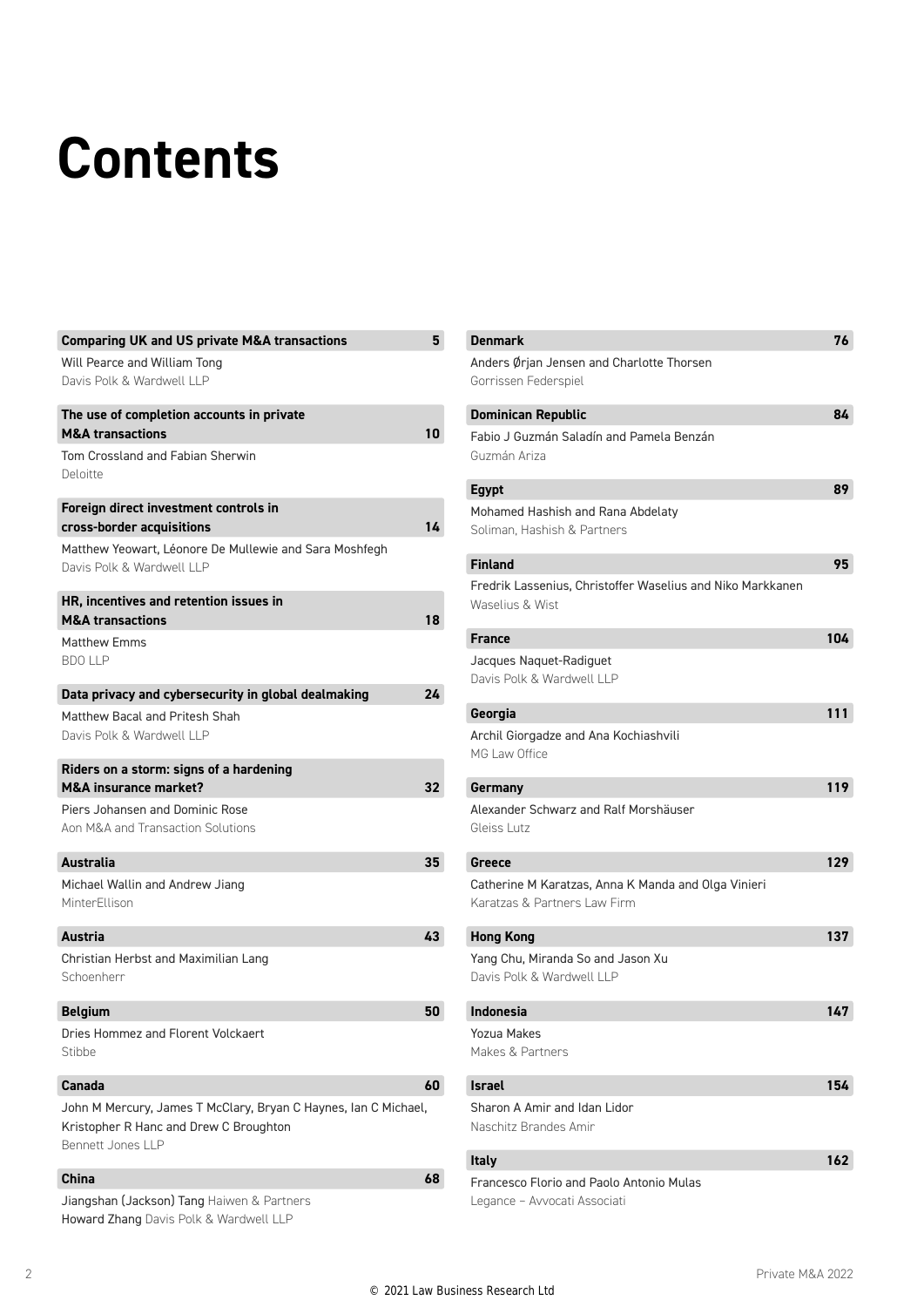| Latvia                                                                                               | 170 |
|------------------------------------------------------------------------------------------------------|-----|
| Gints Vilgerts and Jūlija Jerņeva<br><b>VILGERTS</b>                                                 |     |
| Luxembourg                                                                                           | 177 |
| Gérald Origer, Claire-Marie Darnand and Michaël Meylan<br>Stibbe                                     |     |
| <b>Malaysia</b>                                                                                      | 185 |
| Dato' Foong Chee Meng, Tan Chien Li, Khor Wei Min<br>and Vivian Chew Li Voon<br>Foong and Partners   |     |
| Myanmar                                                                                              | 195 |
| Takeshi Mukawa, Win Naing, Julian Barendse<br>and Nirmalan Amirthanesan<br>Myanmar Legal MHM Limited |     |
| <b>Netherlands</b>                                                                                   | 204 |
| Hans Witteveen and Jeroen Tjaden<br>Stibbe                                                           |     |
| <b>New Zealand</b>                                                                                   | 215 |
| Erich Bachmann, Kate Telford and Julika Wahlmann-Smith<br>Hesketh Henry                              |     |
| Norway                                                                                               | 222 |
| Ole K Aabø-Evensen<br>Aabø-Evensen & Co                                                              |     |
| <b>Philippines</b>                                                                                   | 234 |
| Lily K Gruba and Jorge Alfonso C Melo                                                                |     |
| Zambrano Gruba Caganda & Advincula                                                                   |     |
| <b>Portugal</b>                                                                                      | 241 |
| Francisco Santos Costa                                                                               |     |
| Cuatrecasas                                                                                          |     |
| <b>Serbia</b>                                                                                        | 250 |
| Nenad Stankovic, Sara Pendjer and Mitar Simonovic                                                    |     |
| Stankovic & Partners NSTLaw                                                                          |     |
| Singapore                                                                                            | 260 |
| Ong Sin Wei, Teo Hsiao-Huey, Soong Wen E and Daniel Chui                                             |     |
| WongPartnership LLP                                                                                  |     |

| <b>South Korea</b>                                                                                                  | 271 |
|---------------------------------------------------------------------------------------------------------------------|-----|
| Sky Yang, Mok Hong Kim, Hyunchul An and Joceline Park<br>Bae, Kim & Lee LLC                                         |     |
| <b>Spain</b>                                                                                                        | 278 |
| Guillermo del Río<br>Uría Menéndez                                                                                  |     |
| Sudan                                                                                                               | 286 |
| Mahmoud Bassiouny, Yassir Ali, Nadia Abdallah and Amgad Nagy<br>Matouk Bassiouny                                    |     |
| <b>Sweden</b>                                                                                                       | 292 |
| Peter Sundgren and Matthias Pannier<br>Vinge                                                                        |     |
| <b>Switzerland</b>                                                                                                  | 300 |
| Claude Lambert, Reto Heuberger and Andreas Müller<br>Homburger                                                      |     |
| <b>Thailand</b>                                                                                                     | 309 |
| Panuwat Chalongkuamdee, Natira Siripun, Chositar Daecharux and<br>Thosaphol Thurongkinanonth<br><b>SRPP Limited</b> |     |
| <b>Turkey</b>                                                                                                       | 319 |
| Noyan Turunç, Esin Çamlıbel and Kerem Turunç<br>Turunç                                                              |     |
| <b>United Arab Emirates</b>                                                                                         | 327 |
| Malack El Masry and Charlotte Jackson<br>Ibrahim & Partners                                                         |     |
| <b>United Kingdom</b>                                                                                               | 336 |
| Will Pearce, Simon Little and William Tong<br>Davis Polk & Wardwell LLP                                             |     |
| <b>United States</b>                                                                                                | 345 |
| Cheryl Chan, Darren M Schweiger and Evan Rosen<br>Davis Polk & Wardwell LLP                                         |     |
| <b>Zambia</b>                                                                                                       | 354 |
| Joseph Jalasi, Mailesi Undi and Jonathan Chileshe                                                                   |     |

Eric Silwamba, Jalasi & Linyama Legal Practitioners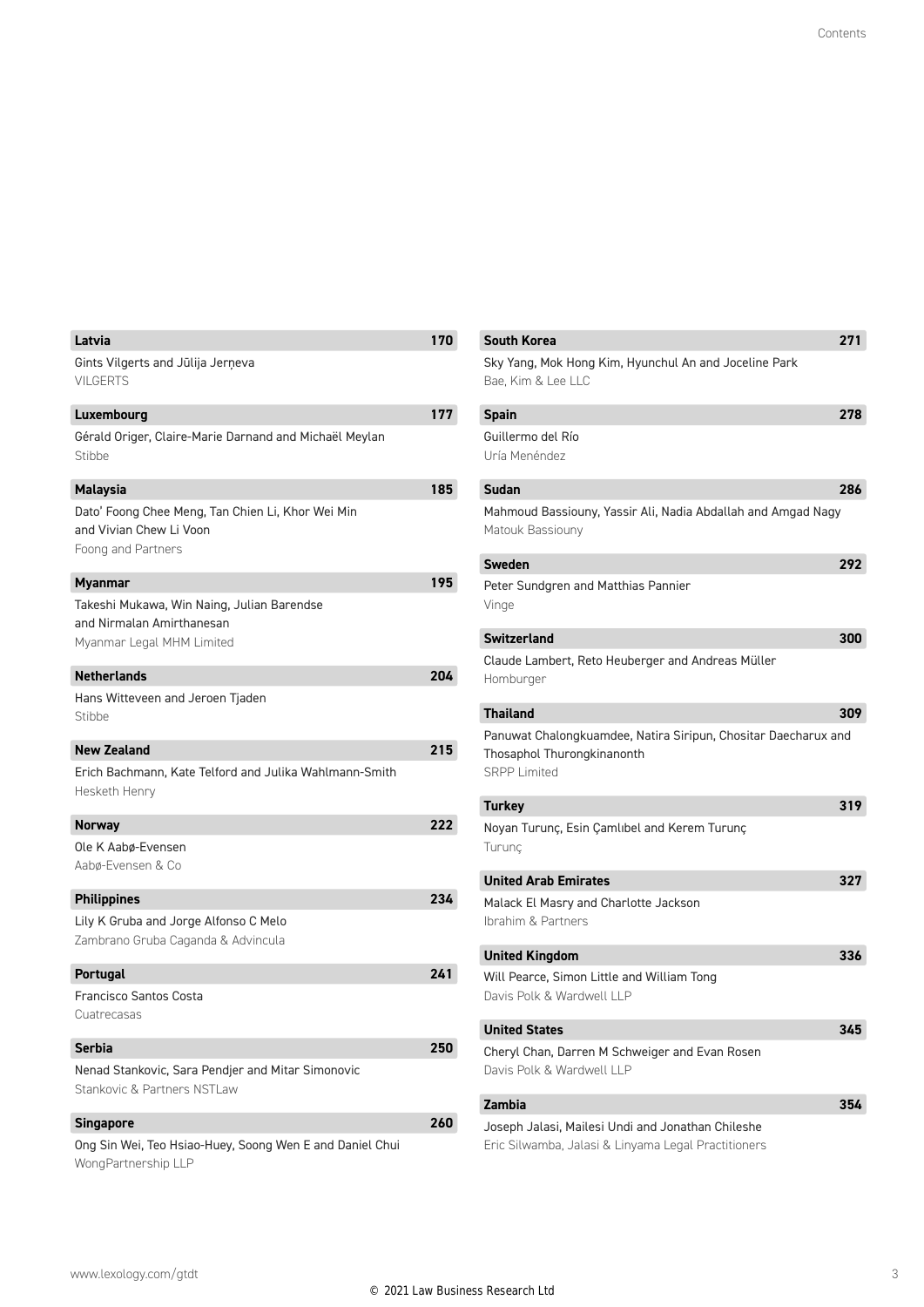### **Greece**

#### Catherine M Karatzas, Anna K Manda and Olga Vinieri

Karatzas & Partners Law Firm

#### **STRUCTURE AND PROCESS, LEGAL REGULATION AND CONSENTS**

#### **Structure**

1 | How are acquisitions and disposals of privately owned companies, businesses or assets structured in your jurisdiction? What might a typical transaction process involve and how long does it usually take?

Acquisitions and disposals can be structured either as asset deals or as share deals, depending on the interest of the potential buyer or the seller's intention, as well as tax structuring issues. A transfer of business can also be effected by means of a corporate transformation (merger, hive down or division), which entails the universal succession of the transferred business by the transferee by operation of law.

Timing usually depends on the due diligence and receipt of any necessary regulatory approvals. In the case of corporate transformations, there are also certain deadlines by law that need to be observed.

#### **Legal regulation**

2 Which laws regulate private acquisitions and disposals in your jurisdiction? Must the acquisition of shares in a company, a business or assets be governed by local law?

There is no special legislation on M&A activity in Greece; however, in relation to M&A transactions, the following laws generally apply:

- the relevant provisions of the Civil Code for all contractual matters, if the parties select Greek law to govern the agreement;
- Law 4548/2018 on sociétés anonymes, Law 4072/2012 on private companies and Law 3190/1955 on limited liability companies for the corporate aspects of transactions;
- the Competition Law 3959/2011 and the EC Merger Regulation (Council Regulation (EC) No. 139/2004), as well as all other implementing regulations and guidelines, for merger control issues;
- the Corporate Transformations Law 4601/2019 for corporate transformations;
- the Income Tax Code (Law 4172/2013), which provides for tax incentives in certain M&A cases; and
- other special provisions of civil, commercial, criminal and tax law.

Pursuant to article 3 of Regulation (EC) No. 593/2008 on the law applicable to contractual obligations (the Rome I Regulation), parties are free to choose the law applicable to their agreement. To the extent that the agreement refers to rights in rem on assets, including shares, which are considered located in Greece, such rights will be governed by Greek law.

#### **Legal title**

3 What legal title to shares in a company, a business or assets does a buyer acquire? Is this legal title prescribed by law or can the level of assurance be negotiated by a buyer? Does legal title to shares in a company, a business or assets transfer automatically by operation of law? Is there a difference between legal and beneficial title?

There is no distinction under Greek law between legal and beneficial title. M&A transactions in Greece refer to the acquisition of ownership over the shares or assets sold. In the case of corporate transformations where the entity or business under transformation is absorbed by the transferee, transfer of the underlying business and assets, including licences, is effected automatically by operation of law.

#### **Multiple sellers**

 $4$  Specifically in relation to the acquisition or disposal of shares in a company, where there are multiple sellers, must everyone agree to sell for the buyer to acquire all shares? If not, how can minority sellers that refuse to sell be squeezed out or dragged along by a buyer?

In principle, each seller should agree to sell with the buyer to transfer its shares. In accordance with the Corporate Law, drag-along rights can be included in the articles of association of the company, which may lead to a forced sale by the minority shareholders of their shares.

In addition, where the buyer acquires at least 95 per cent of the capital of a limited liability company, the buyer has the right to squeeze out the minority shareholders (by paying them fair compensation, the amount of which is determined by the court) within a five-year period from the date the buyer reached the 95 per cent threshold.

#### **Exclusion of assets or liabilities**

 $5$  Specifically in relation to the acquisition or disposal of a business, are there any assets or liabilities that cannot be excluded from the transaction by agreement between the parties? Are there any consents commonly required to be obtained or notifications to be made in order to effect the transfer of assets or liabilities in a business transfer?

In the case of a business transfer (ie, sale of a group of assets constituting a business) that is considered as 'special succession' (pursuant to the Civil Code, by assigning each of the rights and assuming each of the liabilities of a specific business), the transferee will acquire by operation of law all liabilities referring to the specific business pursuant to article 479 of the Civil Code.

Article 479 provides for the joint liability of both the seller and the buyer for liabilities that relate to the specific business and that have been created until the date of the transfer. The buyer's liability is limited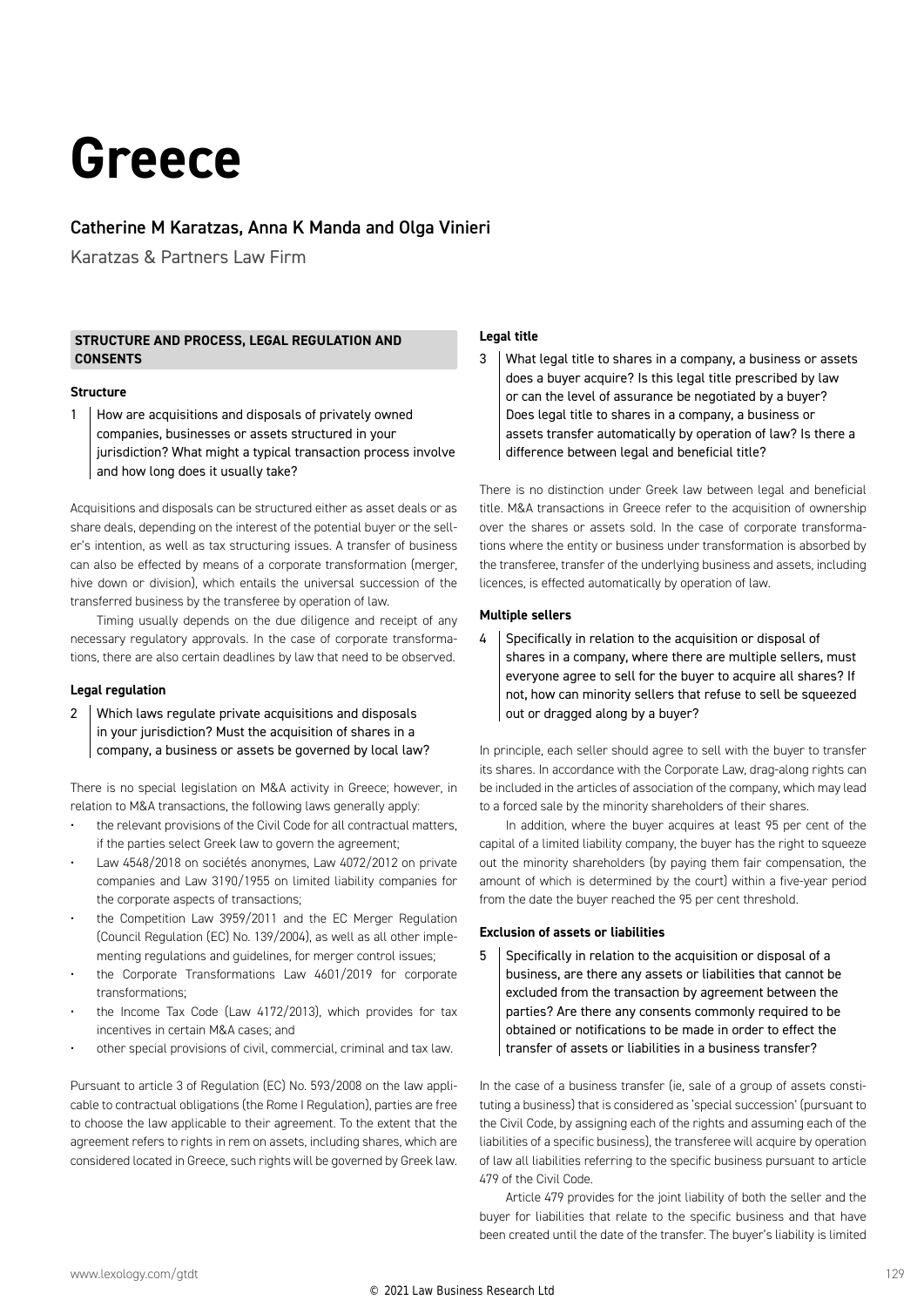up to the value of the assets transferred, whereas the seller has unlimited liability. The parties cannot contractually agree to limit such liability beforehand. Assets can be excluded from the transfer in business transfers by special succession.

In the case of a share sale, the liability of the seller can be contractually limited qualitatively and quantitatively in accordance with the provisions of the Civil Code only for simple negligence. Assets can be contractually excluded from the transferred business.

In the case of a business transfer effected by a universal succession, the absorbing company or the new company, as the case may be, will acquire by operation of law all assets and liabilities referring to the specific business, pursuant to the relevant provisions of the Corporate Transformation Law. Article 479 of the Civil Code does not apply.

In respect of the consents required, in the case of corporate transformations, if a société anonyme or a European company is involved or created as a result of the transformation taking place, the approval of the competent public authority for the perfection of the corporate transformation is required. All administrative licences related to the underlying business are automatically transferred by operation of law.

For the corporate transformation to be completed, the consent of an increased majority of all categories of shareholders is required to the extent their rights are affected by the transformation. Creditors also have the right to object, but remedies may be offered in return for the transformation to be completed. The relevant regulatory consents for the acquisition of control (eg, merger control clearance if the relevant thresholds are triggered or, in the case of regulated entities, any relevant clearances) should also be obtained before the closing of the transaction, to the extent applicable.

In the case of a transfer of business through special succession, consents must be requested by the creditors before the assumption of the relevant liabilities, and notification must be made to the holders of the rights assigned thereunder. Furthermore, new administrative licences (to the extent applicable and necessary for the business transferred) should be obtained.

In a share sale, the issuance of new administrative licences is not necessary in principle; however, it largely depends on the specific characteristics of the given licence and whether there is any change of control provisions in the licence. The relevant regulatory consents for the acquisition or change of control (eg, merger control clearance if the relevant thresholds are triggered or, in the case of regulated entities, any relevant clearances) should also be obtained before the closing of the transaction, to the extent applicable.

#### **Consents**

 $6$  Are there any legal, regulatory or governmental restrictions on the transfer of shares in a company, a business or assets in your jurisdiction? Do transactions in particular industries require consent from specific regulators or a governmental body? Are transactions commonly subject to any public or national interest considerations?

Prior approval must be obtained to acquire holdings in:

- credit and financial institutions by the Bank of Greece or, in the case of one of the four systemic Greek banks, by the European Central Bank;
- insurance companies by the Bank of Greece;
- investment firms or other entities supervised by the Hellenic Capital Market Commission;
- gaming companies by the Hellenic Gaming Commission; and
- certain energy companies by the Regulatory Authority for Energy.

In principle, there are no provisions or restrictions on foreign ownership in Greece. Cross-border mergers between limited liability companies

governed by EU law are regulated by Directive 2005/56/EC of the European Parliament and of the Council, which has been transposed into Greek law by virtue of Law 3777/2009.

In view of the absence of relevant special provisions, mergers between a Greek legal entity and an entity governed by the law of a non-EU member state will also be accepted, with the application by analogy of article 45 of the Corporate Law on minority shareholders' right to request that the société anonyme buy their shares. However, article 25(1) of Law 1892/1990 prohibits:

- any transaction inter vivos (ie, between the living) by which an individual or legal entity of a nationality or registered seat outside the European Union or the European Free Trade Association is granted an in rem or in personam right on real estate in border areas; and
- any transfer of shares or corporate units or any change of the shareholders or partners of any type of company that owns real estate in those areas.

Finally, certain sectors may have restrictions on foreign ownership (eg, the provisions governing the gas market applied to the privatisation of the Hellenic Gas Transmission System Operator SA as the Greek independent gas transmission operator).

#### $7$  Are any other third-party consents commonly required?

No, unless there is a provision to this effect included in the target company's articles of association.

In the case of corporate transformations, approval by an increased majority of each and every class of shareholders of the companies limited by the shares involved is required to the extent their rights are affected by the transformation.

#### **Regulatory filings**

8 Must regulatory filings be made or registration (or other official) fees paid to acquire shares in a company, a business or assets in your jurisdiction?

Regulatory filings must be made to the extent certain thresholds are triggered (eg, in the case of merger control clearance for the acquisition of control) or certain percentages of holdings are acquired (in the case of specific regulated entities) prior to completion. Fees may be paid to certain authorities, such as the Hellenic Competition Commission, for the review of the cases brought before them.

#### **ADVISERS, NEGOTIATION AND DOCUMENTATION**

#### **Appointed advisers**

 $9$  | In addition to external lawyers, which advisers might a buyer or a seller customarily appoint to assist with a transaction? Are there any typical terms of appointment of such advisers?

Legal, financial and tax advisers in respect of the legal, financial and tax due diligence, respectively, and the structuring of the transaction are usually engaged. To the extent required owing to the nature of the activities of the target company, a technical adviser may also be appointed.

The terms of engagement are determined on an ad hoc basis, with the exception of clauses that are dictated by mandatory provisions of law from which there cannot be contractual derogation or that apply by operation of law without them being included *expressis verbis* in the terms of engagement.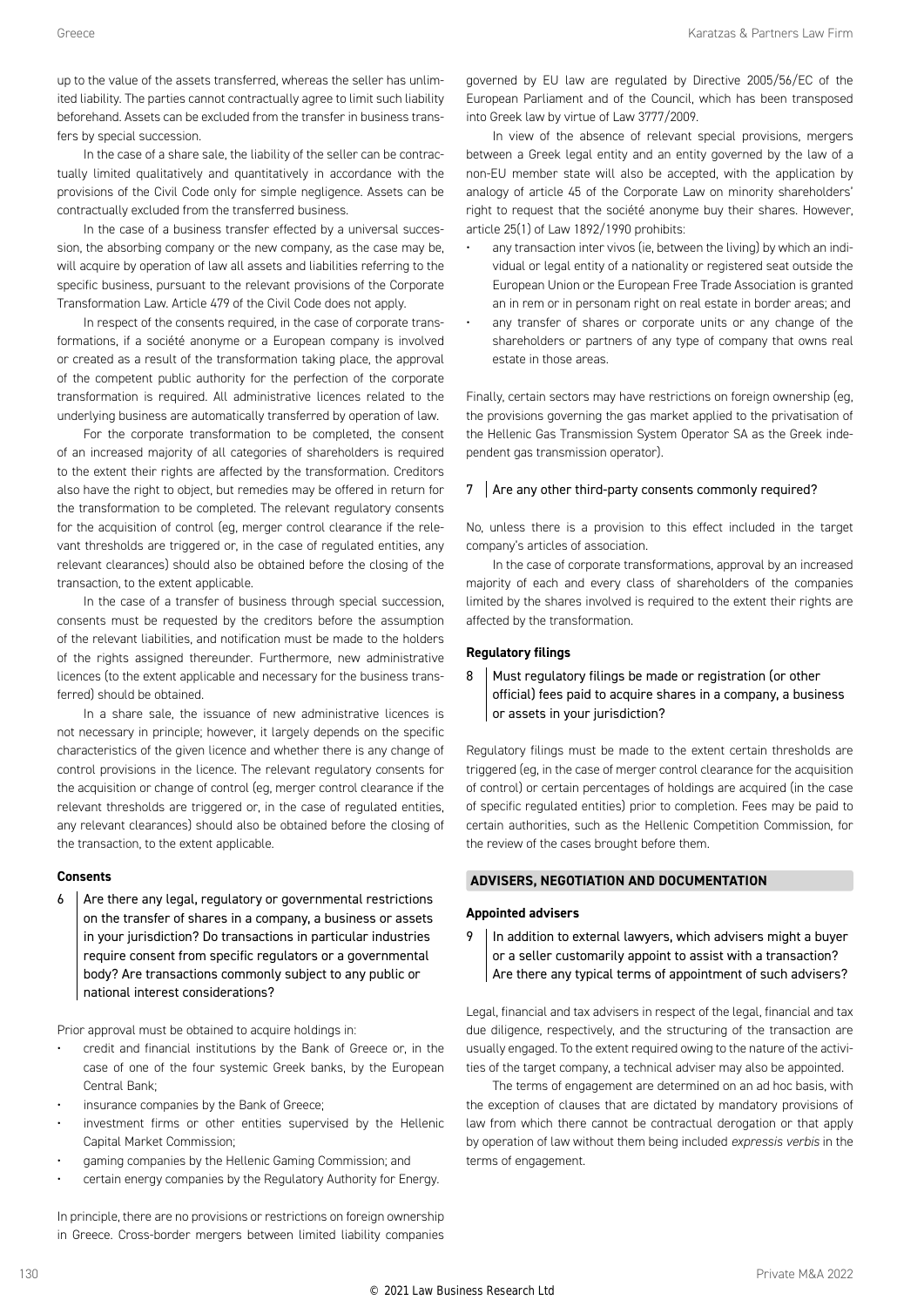#### **Duty of good faith**

 $10$  | Is there a duty to negotiate in good faith? Are the parties subject to any other duties when negotiating a transaction?

Counterparties are obliged (in the case of Greek law-governed agreements) to negotiate in good faith.

Directors of the target company have a duty of care towards the company as a legal entity that also applies to M&A transactions. More specifically, under Law 4548/2018, directors have a duty to administer the corporate affairs with a view to promoting the company's interests.

#### **Documentation**

11 What documentation do buyers and sellers customarily enter into when acquiring shares or a business or assets? Are there differences between the documents used for acquiring shares as opposed to a business or assets?

Documents entered into vary depending on the stage of the transaction, the structure of the acquisition and the nature of the asset or business acquired. Preliminary agreements may include a non-binding memorandum of understanding outlining the mutual understanding of the parties on the structure of the acquisition, a confidentiality undertaking regarding the secrecy of commercially or otherwise sensitive information.

In some cases, an exclusivity agreement is also entered into by which the target is legally committed to the potential buyer not to deal with competing buyers for a period during which only the potential buyer can conduct due diligence and decide on the acquisition.

Main documentation for the acquisition or disposal includes a sale and purchase agreement or an asset transfer agreement, and a shareholders' agreement if the buyer does not acquire 100 per cent of the capital of the target.

In the case of acquisitions made under a special regime (ie, pursuant to the Corporate Transformations Law), the documentation provided for by such special regulation will also be used (eg, the parties involved issue the draft and the final merger or spin-off agreement, the latter mandatorily being a notarial deed).

#### $12$  Are there formalities for executing documents? Are digital signatures enforceable?

As a general rule, there are no formalities for the execution of documents; however, specific types of documents (eg, agreements for the transfer of real estate) must be notarised to be validly executed.

Pursuant to Regulation (EU) No. 910/2014 of the European Parliament and of the Council, and the Greek Law 4727/2020 on digital governance, a qualified electronic signature, namely an advanced electronic signature, that is based on a qualified certificate and created by a qualified electronic signature creation device has the equivalent legal effect of a handwritten signature. An advanced electronic signature is an electronic signature that is uniquely linked to the signatory, capable of identifying the signatory, created using means that the signatory can maintain under its sole control and linked to the data signed therewith in such a manner that any subsequent change of the data is detectable

However, this framework is uncommon in practice. Further, in cases where contractual type is not mandatory for the execution of documents, the exchange of PDF documents via email will suffice for them to be considered binding and enforceable. If a notarial process is required for the execution of a document, electronic signatures are not acceptable owing to the fact that the signatory must physically appear before the notary public.

#### **DUE DILIGENCE AND DISCLOSURE**

#### **Scope of due diligence**

13 What is the typical scope of due diligence in your jurisdiction? Do sellers usually provide due diligence reports to prospective buyers? Can buyers usually rely on due diligence reports produced for the seller?

No legal requirements exist for the performance of due diligence in Greece. A typical buyer will arrange for legal, accounting and tax due diligence exercises before deciding on an acquisition. Depending on the type of activity with which the target is engaged, a technical or an environmental due diligence exercise may also be advisable. In any event, due diligence is based on the buyer's risk profile.

Sellers may also provide due diligence reports to prospective buyers, most frequently in cases of a bidding procedure or to ensure a time-efficient sale. Buyers may rely on due diligence reports produced by the seller to the extent that the advisers have consented to such reliance and the buyer's internal policies permit it to rely on an adviser whose duty of care is primarily owed to the seller.

#### **Liability for statements**

14 | Can a seller be liable for pre-contractual or misleading statements? Can any such liability be excluded by agreement between the parties?

In the case of Greek law-governed agreements, parties are by law obliged to act in good faith and in accordance with *boni mores* and business practices.

Pre-contractual liability applies to losses caused to one counterparty by the other counterparty's wilful misconduct or negligence. In such a case, the non-breaching party is entitled to recover only the 'negative interest', which comprises the expenses incurred during the negotiations and compensation for the loss of opportunity to conclude another contract with a third person.

The non-breaching party cannot be compensated for any profit that would have resulted had the contract been concluded. The latter may be recovered only in the case of contractual liability.

The parties cannot validly agree to exclude pre-contractual liability in the case of gross negligence or wilful misconduct.

#### **Publicly available information**

15 What information is publicly available on private companies and their assets? What searches of such information might a buyer customarily carry out before entering into an agreement?

The Commercial Registry includes information on a company's articles of association, representation, published financial statements and good standing, as well as on any other document and information that are required by law to be registered and publicly available. Certificates can be issued on those matters upon request.

There are also publicly available records in land registries and cadastres on rights in rem effected on real estate property and assignments on business receivables. Search and review is publicly accessible, provided that one knows the particulars of the assets under review and their owner.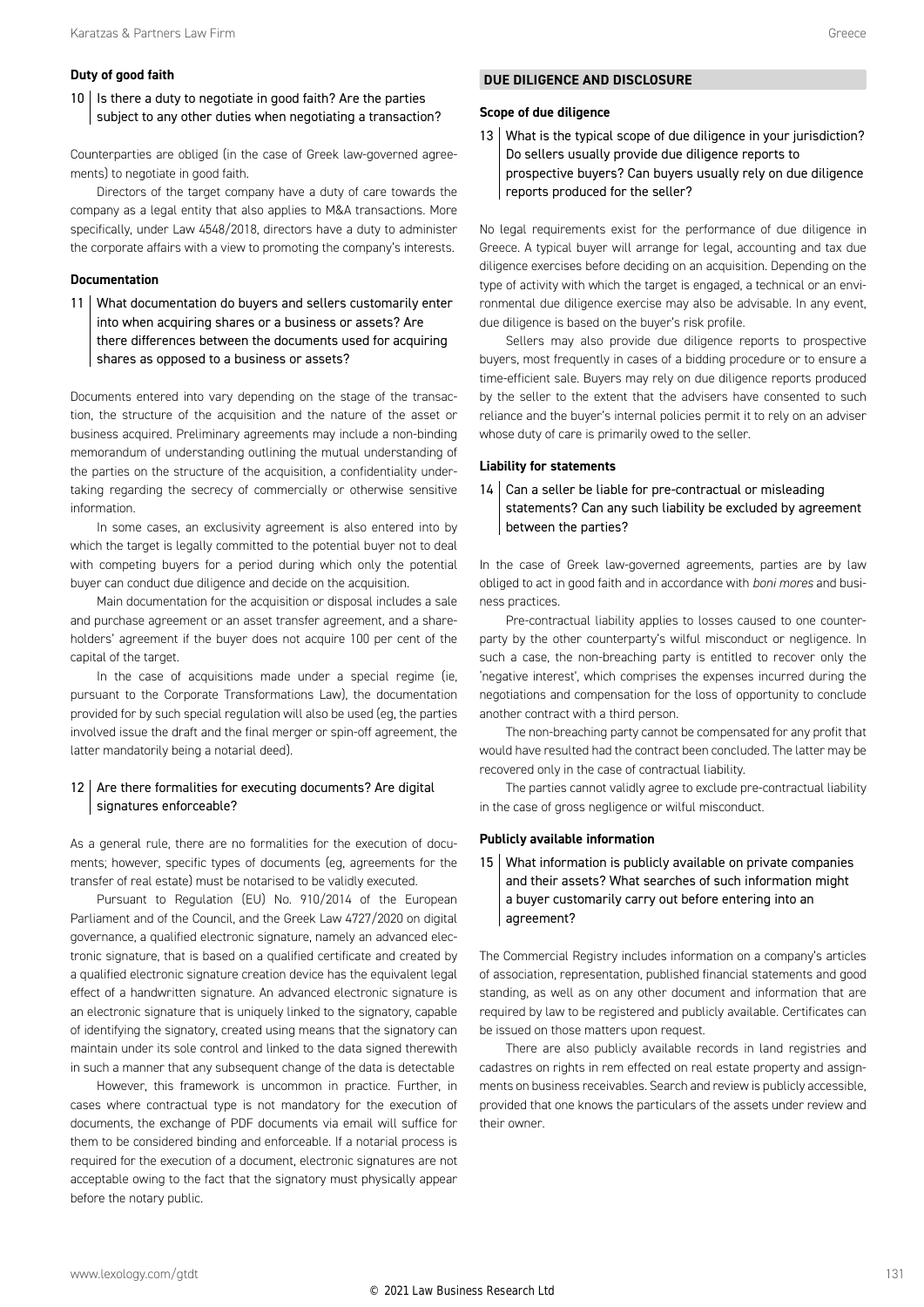#### **Impact of deemed or actual knowledge**

16 What impact might a buyer's actual or deemed knowledge have on claims it may seek to bring against a seller relating to a transaction?

In the case of Greek law-governed contracts, a buyer's actual knowledge may reduce or eliminate the buyer's ability to seek compensation for losses arising from breach of representations and warranties provided by the seller. The parties can contractually agree otherwise in the context of an indemnity.

#### **PRICING, CONSIDERATION AND FINANCING**

#### **Determining pricing**

17 | How is pricing customarily determined? Is the use of closing accounts or a locked-box structure more common?

Both methods of pricing are used, depending on the general trends in M&A transactions at a given time.

#### **Form of consideration**

18 What form does consideration normally take? Is there any overriding obligation to pay multiple sellers the same consideration?

The vast majority of acquisitions and disposals involve cash consideration; however, this depends on the specificities of each transaction. For example, in the case of M&A in the technology sector where the founders may need to remain in the structure, shares and earn-outs are usually included in the consideration.

There is no generally applicable limitation that prohibits a buyer from paying different considerations to multiple sellers in a private M&A transaction.

#### **Earn-outs, deposits and escrows**

#### $19$  Are earn-outs, deposits and escrows used?

These arrangements are typically used, depending mainly on the industry and the perceived risks of the parties involved.

#### **Financing**

20 How are acquisitions financed? How is assurance provided that financing will be available?

Acquisitions are usually financed by the buyer's own funds, including new equity and debt (either through a notes issuance by the buyer or a loan facility granted to the buyer). Availability of funds is proven by providing a letter of guarantee, a commitment letter or other proof of funds.

#### **Limitations on financing structure**

 $21$  Are there any limitations that impact the financing structure? Is a seller restricted from giving financial assistance to a buyer in connection with a transaction?

There are no general limitations set by Greek law on how to finance the acquisition, apart from restrictions under the Corporate Law, such as those relating to financial assistance or related-party transactions.

#### **CONDITIONS, PRE-CLOSING COVENANTS AND TERMINATION RIGHTS**

#### **Closing conditions**

22 | Are transactions normally subject to closing conditions? Describe those closing conditions that are customarily acceptable to a seller and any other conditions a buyer may seek to include in the agreement.

Transactions are normally subject to closing conditions, the latter usually referring to antitrust, other regulatory clearances, other regulatory compliance requirements or the satisfaction of requirements provided for by agreements that are material for the operation or financial condition of the target and that are triggered by the contemplated acquisition or disposal (eg, change of control clauses).

Non-occurrence of a material adverse effect event or a material (ie, exceeding a certain amount) breach of the seller warranties may also be included as a condition precedent.

#### 23 What typical obligations are placed on a buyer or a seller to satisfy closing conditions? Does the strength of these obligations customarily vary depending on the subject matter of the condition?

The parties are free to agree the level of diligence and effort that the buyer must have when undertaking action to fulfil the closing conditions without any limitation, apart from the obligation to respect (in cases of Greek law-governed agreements) the generally applicable principles of Greek law.

#### **Pre-closing covenants**

 $24$  Are pre-closing covenants normally agreed by parties? If so, what is the usual scope of those covenants and the remedy for any breach?

Pre-closing covenants are common. They largely refer to the conduct of business in the ordinary course between the signing of the sales agreement and completion of the transfer. Breach thereof could result in the adjustment of the consideration or the buyer having the right to walk away or claim compensation.

#### **Termination rights**

 $25$  Can the parties typically terminate the transaction after signing? If so, in what circumstances?

In the case of agreements governed by Greek law, it is not usual that the parties agree on a termination right applying after the signing and before the transfer of the asset or business. This is with the exception of termination rights triggered by a material adverse change that would render the continuation of the agreement economically and unduly burdensome for one of the counterparties; the regulatory clearance required for the acquisition or disposal not being obtained by an agreed date; or there being a material breach of warranty (usually if a certain threshold amount of losses is exceeded).

#### 26 Are break-up fees and reverse break-up fees common in your jurisdiction? If so, what are the typical terms? Are there any applicable restrictions on paying break-up fees?

To date, deal protection is not heavily practised in Greece. Break-up fees that are in principle enforceable have been agreed in a relatively small number of cases. However, as there is no published case law, their enforceability has not yet been tested. In the case of Greek law-governed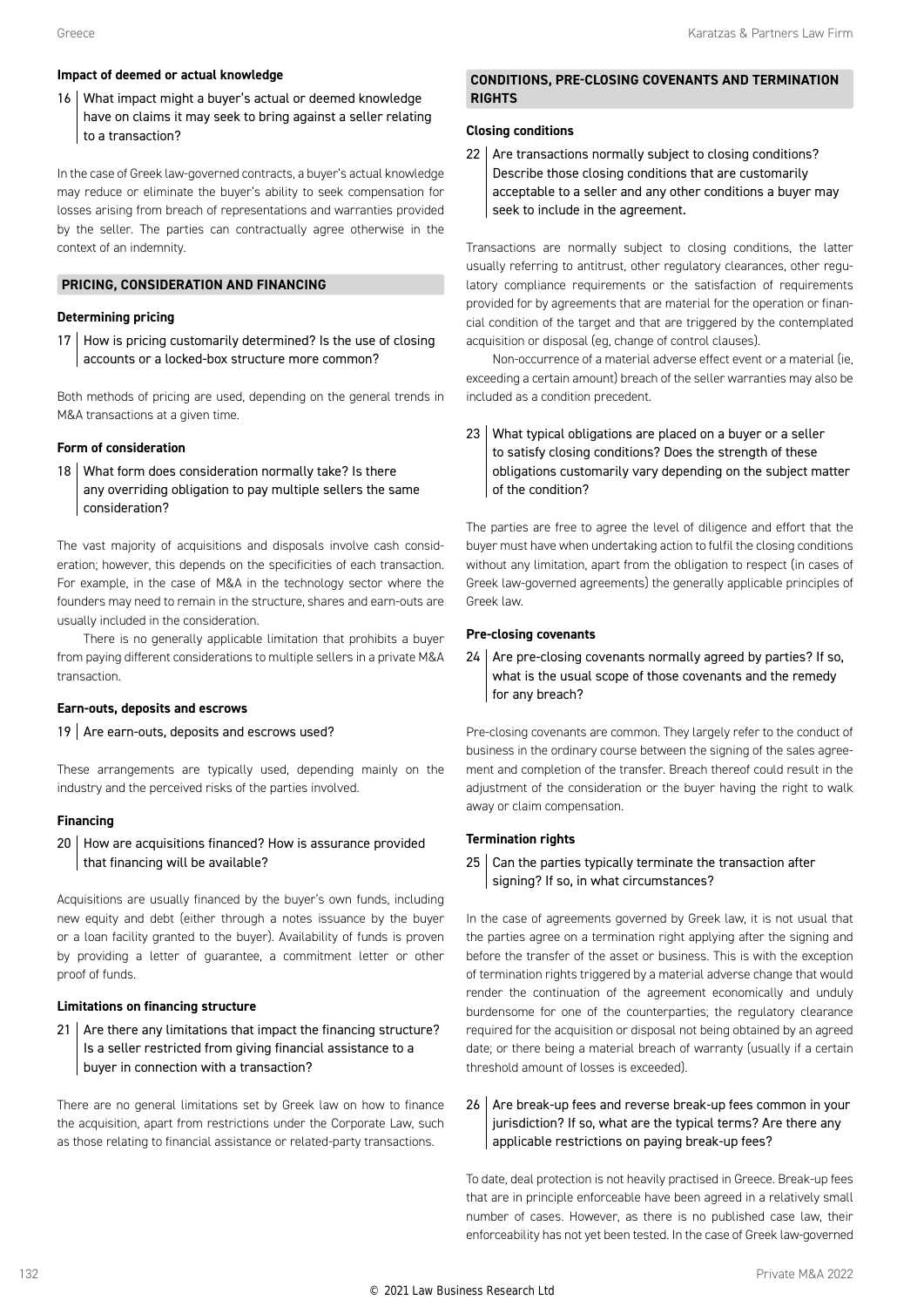contracts, limitations based on general principles of law (ie, abusive exercise of rights) will apply.

Further, to mitigate the risk of not receiving the necessary approvals for the transaction (eg, approval from the Hellenic Competition Commission), the parties often set the granting of the relevant approvals as conditions precedent for closing.

If any of the parties unduly terminates the sale and purchase agreement, then the non-defaulting party is entitled to compensation, which usually covers the time and resources spent in negotiating the deal or the loss of another deal. In most cases, penalty clauses are agreed upon, but they can be reduced by the court if it finds them to be excessive.

#### **REPRESENTATIONS, WARRANTIES, INDEMNITIES AND POST-CLOSING COVENANTS**

#### **Scope of representations, warranties and indemnities**

27 Does a seller typically give representations, warranties and indemnities to a buyer? If so, what is the usual scope of those representations, warranties and indemnities? Are there legal distinctions between representations, warranties and indemnities?

Representations, warranties and indemnities are usually agreed and typically cover title to the shares and assets; the amount and composition of the share capital of the target; past tax and other liabilities in respect of the Greek state or other Greek public law entities; accuracy of financial statements; lack of encumbrances on assets; good standing (including solvency status), regulatory compliance and compliance with law, including on environmental matters (to the extent relevant); intellectual property; and employment issues. Specific items may be added to the above depending on the target's sector and the due diligence findings.

Where the relevant agreement is governed by Greek law, representations and warranties are mainly regulated by article 534 et seq of the Civil Code and are treated in the same way in terms of the liability borne by the seller in the case of a breach. Influenced by common law contracts of sale and not by operation of law, representations and warranties are typically qualified by the information provided to the buyer during the due diligence exercise.

It is also possible to agree on indemnities as independent contractual obligations that are acceptable under private contract law.

#### **Limitations on liability**

#### 28 What are the customary limitations on a seller's liability under a sale and purchase agreement?

No substantial limitations to the types of warranty that may be given are provided for under Greek law. The customary limitations on a seller's liability under a sale and purchase agreement are limitations on time and quantum (eg, de minimis amounts and overall cap amounts and tipping baskets to apply for all claims arising from the agreement or in respect of specific claims that depend, among other things, on relevant due diligence findings, risk tolerance of the counterparties and other related factors), similar to the ones in other jurisdictions.

Limitations in respect of liability do not apply, even if agreed between the parties, in the case of gross negligence or wilful misconduct of the liable party, pursuant to article 332 of the Civil Code. Moreover, according to article 275 of the Civil Code, the parties may neither reduce nor extend the statute of limitations, which is two years regarding movables (including shares) and five years regarding real estate properties.

Extension of the statute of limitations is achieved under Greek law by the warranty period that the seller may provide according to article 556 of the Civil Code or on the basis of the 'independent strict liability' provided by the seller under the provisions pertaining to guarantees, in which case the statute of limitations is 20 years.

#### **Transaction insurance**

29 Is transaction insurance in respect of representation, warranty and indemnity claims common in your jurisdiction? If so, does a buyer or a seller customarily put the insurance in place and what are the customary terms?

Such transaction insurance is a recent trend, and its use is significantly increasing in Greek deals. Warranty and indemnity insurance is usually put in place by a buyer before the signing of the sale and purchase agreement, is payable by the buyer or both parties equally and covers the representations and warranties provided by the seller and due diligence findings.

#### **Post-closing covenants**

 $30$  Do parties typically agree to post-closing covenants? If so, what is the usual scope of such covenants?

There is no standard market practice on this matter. This largely depends on the risk that the parties are willing to undertake and the nature of the assets or business transferred. They are sometimes used to address or rectify issues that cannot be addressed until closing. Post-closing covenants are less usual in asset deals.

#### **TAX**

#### **Transfer taxes**

 $31$   $\vert$  Are transfer taxes payable on the transfers of shares in a company, a business or assets? If so, what is the rate of such transfer tax and which party customarily bears the cost?

Assuming that the cause of transfer is exclusively sale (ie, not donation or inheritance, etc), the following apply.

#### Income tax

#### Individuals (acting in a non-business capacity) *Greek tax residents*

Capital gains from the transfer of shares or of a business are taxed at 15 per cent. Capital gains from the transfer of listed shares, where the seller owns less than 0.5 per cent of the share capital of the company are exempted from income tax.

Capital gains will be subject to a further tax called the 'solidarity contribution', although there is currently an exemption for capital gains realised in 2021 from, among other things, the transfer of shares.

The rate of the solidarity contribution rises progressively from 2.2 per cent to 10 per cent and is calculated with reference to both taxable and tax-exempt annual income exceeding €12,000.

Capital gains from other assets are taxed depending on the type of asset. Capital gains from real property are currently exempted from income tax. Transfer of securities or financial derivatives are taxed as described above. Transfer of most other assets are not subject to income tax, assuming that the capital gains generated are not deemed to be income from business activity.

#### *Non-Greek tax residents*

Capital gains from the transfer of shares, of a business, of other securities or of financial derivatives are exempted from tax where the seller is a tax resident in a jurisdiction with which Greece has entered into a double taxation avoidance treaty and upon presentation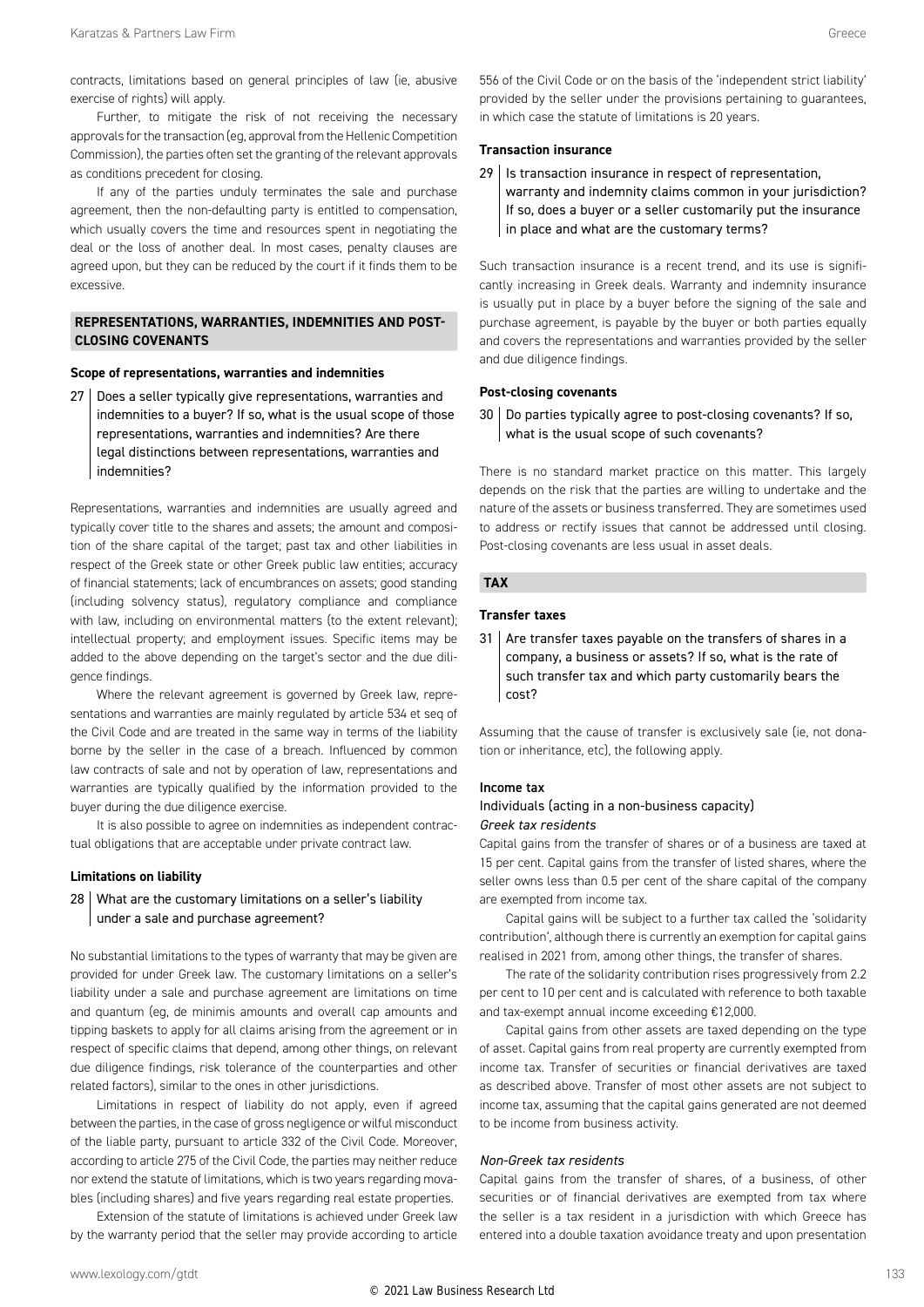of documentation proving tax residence. Otherwise, capital gains from the transfer of shares, a business or other assets are taxed as described above.

#### Legal entities

#### *Greek tax residents*

Capital gains from the transfer of shares, of a business or of other assets will are treated as income from business activity and are included in the calculation of the annual profits of the legal entity.

Taxable profits are currently taxed at a rate of 22 per cent (29 per cent for credit institutions).

#### *Non-Greek tax residents*

Capital gains will only be deemed income generated in Greece where they are realised through a permanent establishment in Greece, in which case the income would be taxed as above.

#### Transaction taxes

#### Shares

Share sales are exempted from VAT and stamp duty. The sale of shares listed in Greece is subject to a transaction tax of 0.2 per cent, owed by the seller. The same applies for shares listed anywhere, provided that the seller, individual, legal entity or permanent establishment is a Greek tax resident.

#### Business

Where a business (or its assets as a whole, without its liabilities) is transferred, and both the transferor and transferee are wholly liable to VAT, the transfer falls outside the scope of VAT (ie, is not considered a supply of goods) but is subject to stamp duty generally at a rate of 2.4 per cent.

Where the transferor or the transferee either supply goods or services that are exempted from VAT or are themselves exempted from VAT, the transfer will be subject to VAT (the general rate is 24 per cent), although it will be exempted from VAT where the transferor and the business are not liable to VAT.

VAT is paid by the buyer. Stamp duty is owed jointly by both parties, and it is a matter of agreement who will bear the cost and to what degree. Arguably, lacking a specific agreement, the cost will be divided equally *inter partes*.

#### Assets

Taxation depends on the type of asset. For example, regarding real estate, transfer tax is generally 3 per cent plus a municipal tax equal to 3 per cent of the transfer tax (effectively 0.09 per cent). To this, the registration costs with the land registry are added, which are currently approximately 5.75 per cent to 5.95 per cent (in some cases, plus VAT), as well as the public notary fees calculated on the basis of a regressive graduated scale from 8 per cent to 1 per cent.

The above are calculated over the value of the sale or a notional value (called the 'objective value') of the real property, whichever is higher. Newer real property is also subject to VAT at a rate of 24 per cent, which may in some cases, as at the time of writing, be suspended until the end of 2022.

#### **Corporate and other taxes**

 $32$  Are corporate taxes or other taxes payable on transactions involving the transfers of shares in a company, a business or assets? If so, what is the rate of such transfer tax and which party customarily bears the cost?

On the assumption that the cause of transfer is exclusively sale, the following apply, with respect to income generated for legal persons and legal entities:

#### Income tax

#### Legal persons and legal entities that are Greek tax residents

Capital gains from the transfer of shares, of a business or of other assets are treated as income from business activity and are included in the calculation of the annual profits of the legal entity.

Taxable profits are taxed currently at a rate of 22 per cent (29 per cent for credit institutions).

#### Legal persons and legal entities that are Greek tax residents

Capital gains will only be deemed income generated in Greece where they are realised through a permanent establishment in Greece, in which case the income would be taxed as above.

#### Transaction taxes

#### Shares

Share sales are exempted from VAT and stamp duty. The sale of shares listed in Greece is subject to a transaction tax of 0.2 per cent, owed by the seller. The same applies for shares listed anywhere, provided that the seller, individual, legal entity or permanent establishment is a Greek tax resident.

#### Business

Where a business (or its assets as a whole, without its liabilities) is transferred, and both the transferor and transferee are wholly liable to VAT, the transfer falls outside the scope of VAT (ie, is not considered a supply of goods) but is subject to stamp duty generally at a rate of 2.4 per cent.

Where the transferor or the transferee either supply goods or services that are exempted from VAT or are themselves exempted from VAT, the transfer will be subject to VAT (the general rate is 24 per cent), although it will be exempted from VAT where the transferor and the business are not liable to VAT.

VAT is paid by the buyer. Stamp duty is owed jointly by both parties, and it is a matter of agreement who will bear the cost and to what degree. Arguably, lacking a specific agreement, the cost will be divided equally *inter partes*.

#### Assets

Taxation depends on the type of asset. For example, the transfer of real estate assets is subject to transfer taxes generally at the rate of 3.09 per cent in aggregate, plus registration costs and notary fees that are calculated on the sale value or notional value of the property, whichever higher. Newer real property is also subject to VAT at a rate of 24 per cent, which may in some cases, as at the time of writing, be suspended until the end of 2022.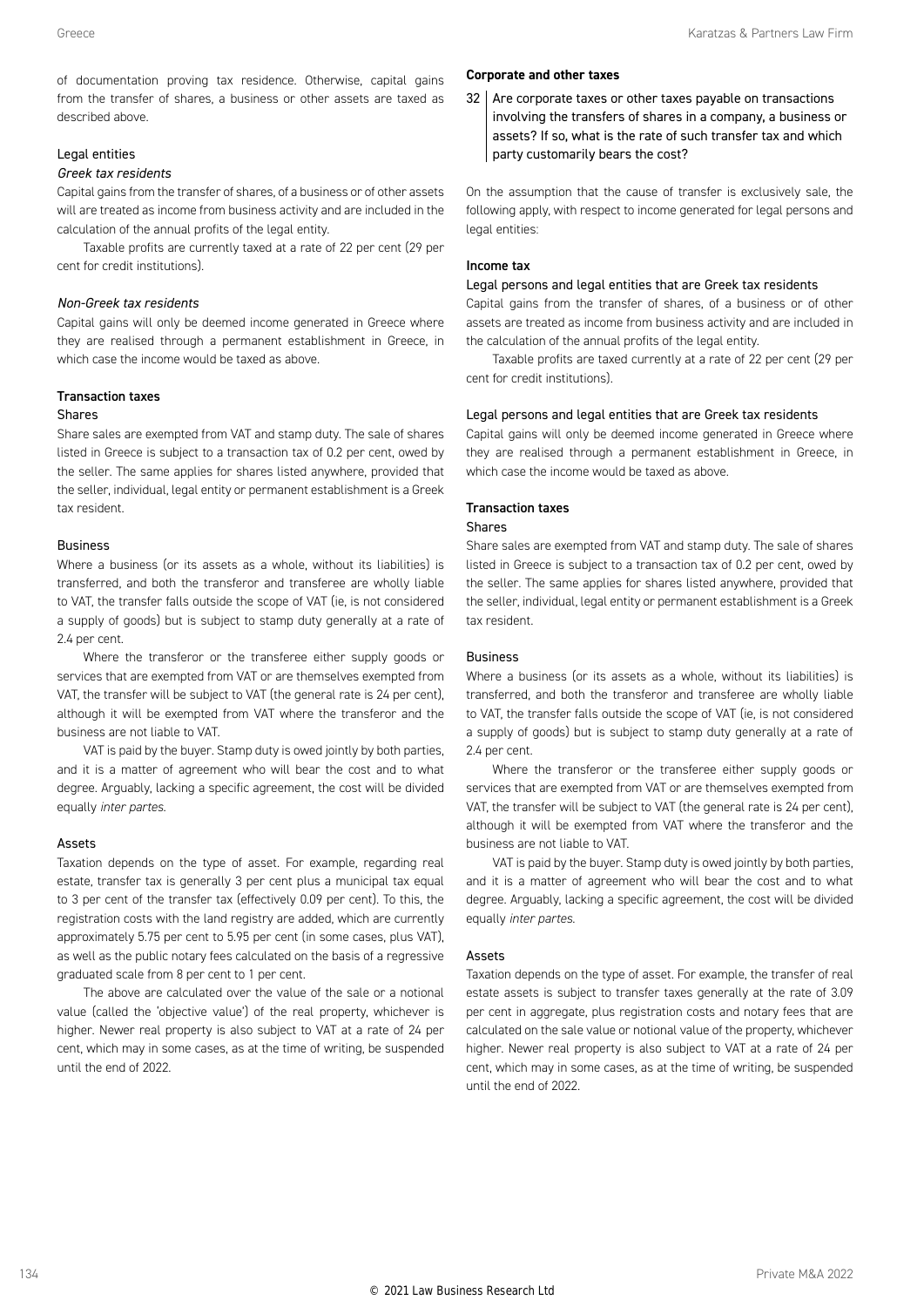#### **EMPLOYEES, PENSIONS AND BENEFITS**

#### **Transfer of employees**

33 Are the employees of a target company automatically transferred when a buyer acquires the shares in the target company? Is the same true when a buyer acquires a business or assets from the target company?

When the shares of a target company are acquired, only the shareholders – and eventually the control – change in the target company; its employees remain employees of the target company.

However, when a buyer acquires a business or part of a business from the target company, the employees dedicated to the business will in principle be automatically transferred to the entity that will acquire the business. In this case, Presidential Decree 178/2002, which implemented Council Directive 98/50/EC of 29 June 1998, relating to the safeguarding of employees' rights in the event of transfers of undertakings, businesses or parts of businesses, provides that the rights and obligations from an employment relationship existing on the date of a transfer shall, by reason of such transfer, be transferred to the buyer. The same may be true where assets are acquired that qualify as business from a labour perspective, irrespective of their qualification tax-wise.

#### **Notification and consultation of employees**

 $34$  Are there obligations to notify or consult with employees or employee representatives in connection with an acquisition of shares in a company, a business or assets?

The seller and buyer must inform the representatives of the employees affected by the transfer of the date or proposed date of the transfer; its reasons; the legal, economic and social implications of the transfer for the employees; and any measures envisaged in relation to the employees.

Such information must be provided to the employee representatives, or the employees individually if there are no representatives, in due time before the transfer in any event and, with regard to the employees of the buyer, before they are affected by the transfer in respect of their work and employment conditions. Consultation is required when the seller or buyer envisage measures that will change the employment status of the employees, in which case they must consult on such measures with the employee representatives in due time so that the parties can reach a mutual agreement.

Presidential Decree 240/2006, which implemented Directive 2002/14/EC of the European Parliament and of the Council of 11 March 2002, establishes a general framework for informing employees and consulting with them.

#### **Transfer of pensions and benefits**

35 | Do pensions and other benefits automatically transfer with the employees of a target company? Must filings be made or consent obtained relating to employee benefits where there is the acquisition of a company or business?

Benefits usually transfer automatically, including those provided by collective labour agreements and internal labour regulations.

As far as pensions are concerned, the statutory pension plan applicable to all employees in Greece continues to apply automatically in transferred employees.

In respect of private pension plans (either offered by private insurance companies or operating as special accounts within the transferred business),

#### **KARATZAS & PARTNERS**

#### Catherine M Karatzas c.karatza@karatza-partners.gr

Anna K Manda a.manda@karatza-partners.gr

Olga Vinieri o.vinieri@karatza-partners.gr

8 Koumpari Street 10674 Athens Greece Tel: +30 210 371 3600 Fax: +30 210 323 4363 www.karatza-partners.gr

Presidential Decree 178/2002 provides the following:

- if the buyer agrees to the terms of the existing agreements, the relevant policies are renewed;
- if the buyer agrees to the continuation of the plan on different terms, the buyer consults with the employees and the seller and signs a new agreement;
- if the plan is provided by an insurance company or a private fund, the representative of the insurance company or the trustee of the private pension fund is invited to the consultation to submit suggestions, taking into account the existing reserves or credit balance of the pension funds' deposits; and
- if the buyer disagrees to the continuation of the plan (before the transfer), the relevant funds are liquidated (wound up) and distributed to the employees.

If there are no employees' councils in the transferred company (and, according to Law 1767/1988, the employees of a company with at least 50 employees have the right to elect such councils), a committee made up of at least three employees will be elected by the employees to participate in the above consultation, liquidation and distribution.

#### **UPDATE AND TRENDS**

#### **Key developments**

36 What are the most significant legal, regulatory and market practice developments and trends in private M&A transactions during the past 12 months in your jurisdiction?

Owing to the covid-19 pandemic, greater importance has been placed on the remote due diligence performed on targets, while traditional due diligence methods, such as on-site visits, have been more rarely used. In this context, and to address any information asymmetries, buyers often request insurance for representations and warranties.

The use of remote or electronic signatures and remote closing have become the norm. M&A activity in Greece has significantly picked up in recent months in various sectors, particularly in the insurance, healthcare and energy sectors, as well as the food and beverage, pharmaceutical and technology, media and telecom sectors.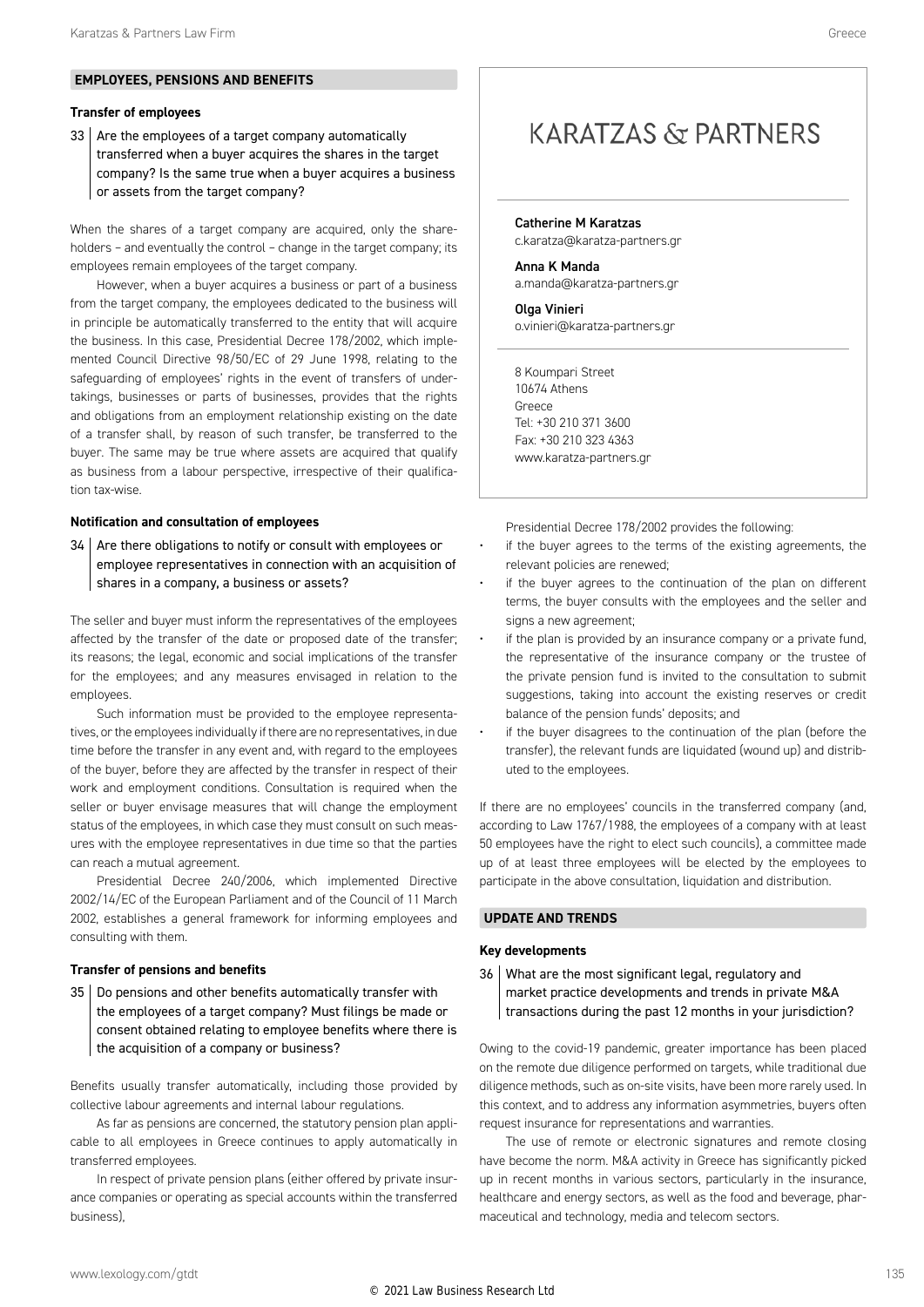#### **Coronavirus**

37 What emergency legislation, relief programmes and other initiatives specific to your practice area has your state implemented to address the pandemic? Have any existing government programmes, laws or regulations been amended to address these concerns? What best practices are advisable for clients?

Special government measures have been implemented in Greece to address the pandemic in several areas (eg, tax and employment-related measures).

Specifically in respect of the operation of Greek companies, Law 4548/2018 on sociétés anonymes (the Law) has been amended to allow for shareholders' meetings and board of directors' meetings to be conducted via teleconference, irrespective of whether such possibility is included in the articles of association of the company. This possibility was initially provided for by virtue of emergency (temporary) legislative acts to address the pandemic; however, following its successful implementation, it was incorporated into the Law.